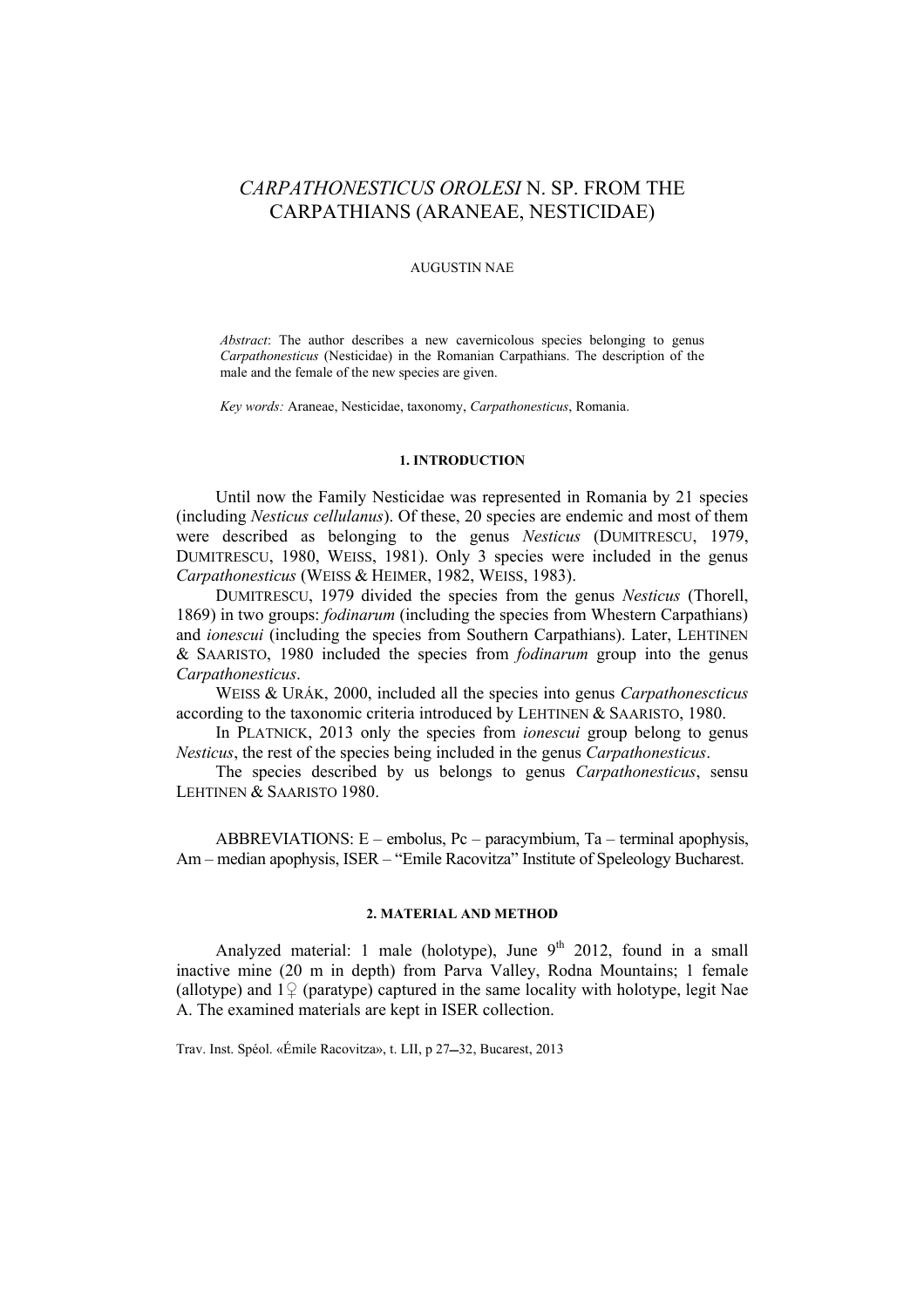The material was preserved in 70% ethylic alcohol. The dissections were made in glycerol at a Stemi 2000 stereomicroscope and mounted for observation in a mixture of 'Merk' gelatin and glycerol anhydrous. An Olympys CH2 with drawing attachment was used for microscopic examination and drawings.

# **3. RESULTS**

## *Carpathonesticus orolesi* n.sp

#### **Diagnosis**:

*Carpathonesticus orolesi* n.sp. differs from other species by genital characters: paracymbium ( $\Diamond$ ) and epigyne/vulva ( $\Diamond$ ) (Figs, 1–7).

**Description:** *Male holotype*. Measurements (mm): carapace 1.52 long, 1.3 wide; abdomen 1.96 long, 1.5 wide; sternum 0.82 long, 0.74 wide.

Color: carapace and sternum are light yellow-brown. Abdomen is yellowish white. The male has no pattern on the abdomen. Light yellow brown legs (a little darker than the rest of the body).

Chelicerae: 0.74 mm long. Color: light brown. Their external border presents three teeth, the external one being smaller than the other two situated towards the interior. The interior border of chelicera has 5-6 denticles placed in descending order from interior to exterior.

|      | Fe   | Pa   | Ti   | Mt                       | Ta   | Total |
|------|------|------|------|--------------------------|------|-------|
| Palp | 0.9  | 0.26 | 0.34 | $\overline{\phantom{a}}$ | 0.8  | 2.3   |
| I    | 3.38 | 0.72 | 3.46 | 3.2                      | 1.46 | 12.22 |
| П    | 2.74 | 0.68 | 2.44 | 2.38                     | 1.2  | 9.44  |
| Ш    | 2.32 | 0.56 | 1.64 | 1.76                     |      | 7.28  |
| IV   | 2.96 | 0.6  | 2.38 | 2.3                      | 1.16 | 9.4   |

#### Legs measurements (mm)

Legs: I, II, IV, III.

The general structure of bulbous is not different from the other endemic species in the Carpathians. The distinction is made by the shape of radix, conductor and terminal apophysis (Figs. 1, 2, 3). In the terminal end (superior), the conductor has the shape of a beak (it has a small lateral apophysis). The terminal apophysis is long, narrowed to the top, and has a small swelling at the base, in the shape of a bulb. The median apophysis has the shape of a sharp spur, similar to the other species of the genus from the Romanian Carpathians.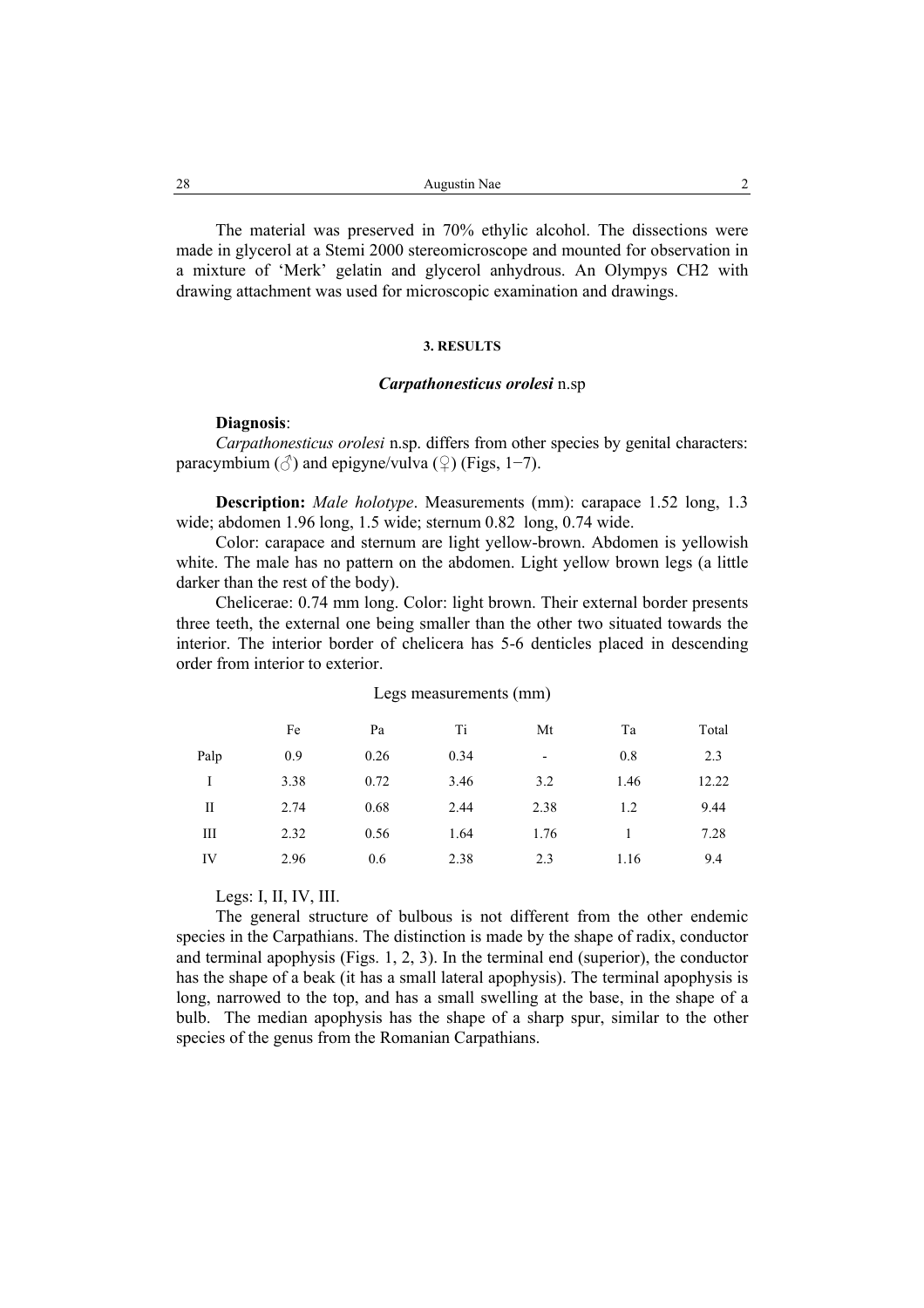

Figs. 1-5. *Carpathonesticus orolesi* n.sp. (Rodna Mountains, Romania). Male palp, ventral (1), lateral (2, 3) and paracymbium (4, 5). Scale line 0.1 mm.

Paracymbium (Figs. 4, 5) is characterized by its simple superior branch, without denticles on the external border and presents a notched chitinized lamella (with 4 denticles) at the basis. The inferior branch of paracymbium has no specific differences.

*Female allotype*. Measurements (mm): carapace 1.64 long, 1.3 wide; abdomen 2.96 long, 2.2 wide; sternum 0.92 long, 0.86 wide.

Color: Carapace, light yellow-brown. Sternum is yellowish brown, grey shaded. Abdomen white-yellowish, with a dorsal pattern in dark grey. Legs are yellow-brown with two dark stripes on the femur and tibia.

Chelicerae: 0.66 mm long. Brown, darker than the cephalotorax.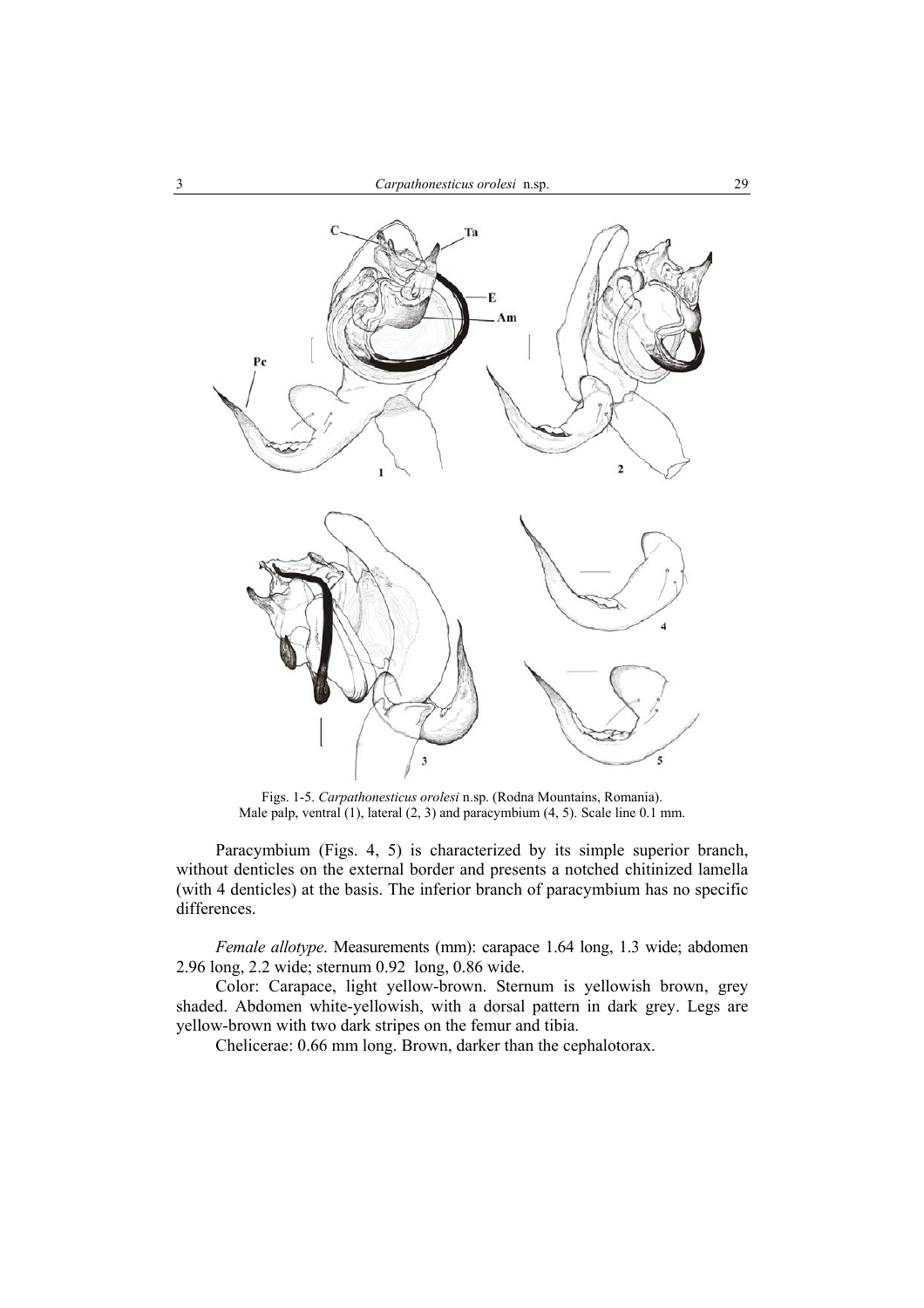| 30 | Augustin Nae |  |
|----|--------------|--|
|    |              |  |

The chelicerae present 3 teeth on the external border and 5-6 denticles on the internal one, identical in shape and disposing as the ones from the male.

#### Legs measurements (mm)

|      | Fe   | Pa   |      | Mt   | Тa   | Total |
|------|------|------|------|------|------|-------|
| Palp | 0.82 | 0.28 | 0.4  | -    |      | 2.5   |
|      | 3.34 | 0.74 | 3.28 | 2.92 | 1.34 | 11.66 |
| Н    | 2.58 | 0.66 | 2.22 | 2.1  | 1.14 | 8.7   |
| Ш    | 2.02 | 0.54 | 1.32 | 1.48 | 0.96 | 6.32  |
| IV   | 2.88 | 0.66 | 2.22 | 2.06 | 1.12 | 8.94  |

Legs: I, IV, II, III.

Epigyne (Figs. 6–7) distinguishes by the shape of epigastric plate that has a median septum like the majority of the endemic species belonging to genus *Carpathonesticus* in the Romanian Carpathians, although is less visible than that of other species. The plate has trapezoidal shape, extended anterior and narrowed posterior, weakly sclerotised and covered by bristles. It does not continue at its basis, on one side and the other, with hook shaped chitinous borders as in the other species, resembling from this point of view, with the species of the *fodinarum* group. Its posterior edge is not prominent; it is better sclerotised than the rest of the plate.

Vulva is constituted, in general, on the same pattern as the Carpathian species presenting spermathecae, copulation duct and diverticula of the fecundation duct with the sinuous shape. Both, copulatory duct of the spermathecae and the fecundation duct are opened in the genital atrium.



Fig. 6. Epigyne/vulva ventral view. Scale line 0.1 mm.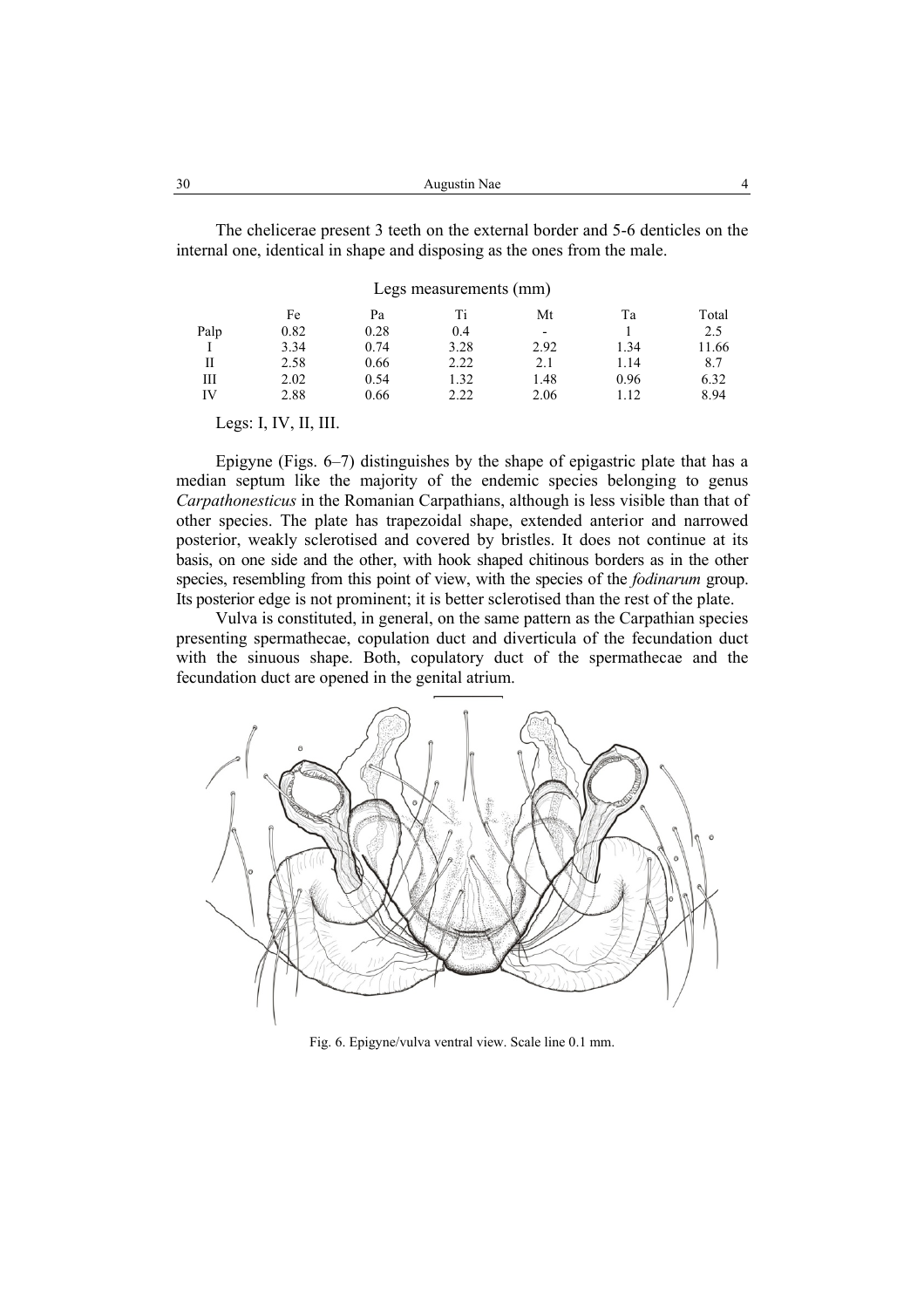

Fig. 7. Epigyne/vulva dorsal view. Scale line 0.1 mm.

## **4. DISCUSSIONS**

*Carpathonesticus orolesi* is the only species of this genus found until now in the Eastern Carpathians (Romanian).

The species presents some similarities with *Carpathonesticus galotshkai*, Evtushenko 1993 in the general shape of radix, and especially in the shape of terminal apophysis which resembles in a certain matter with that of the forenamed species. The difference is given by the shape of the conductor which, in the case of *C. galotshkai*, is sharpened in the apex. Another difference is given by the median apophysis that has the sharp form in the case of *C. orolesi*, in contrast with *C. galotshkai* where the median apophysis is rounded. *Carpathonesticus orolesi* difers from *Carpathonesticus galotshkai* by the presence of the denticles on the paracymbium.

*Derivatio nominis*: the species is named after the Geto-Dacian king Oroles (IInd century B.C.), head of Dacian tribes from this area, that defeated the Bastarnae (Celtic-Germanic tribes) stopping their advance into the Carpathian arch.

#### REFERENCES

DUMITRESCU, M., *La monographie des représentants du genre Nesticus des grottes de Roumanie, I-ère Note*. Travaux de l'Institute de Spéologie " Emile Racovitza", 18: 53–84, 1979.

DUMITRESCU, M., *La monographie des représentants du genre Nesticus des grottes de Roumanie, II<sup>e</sup>* Note. Travaux de l'Institute de Spéologie " Emile Racovitza", **19**: 77–101, 1980.